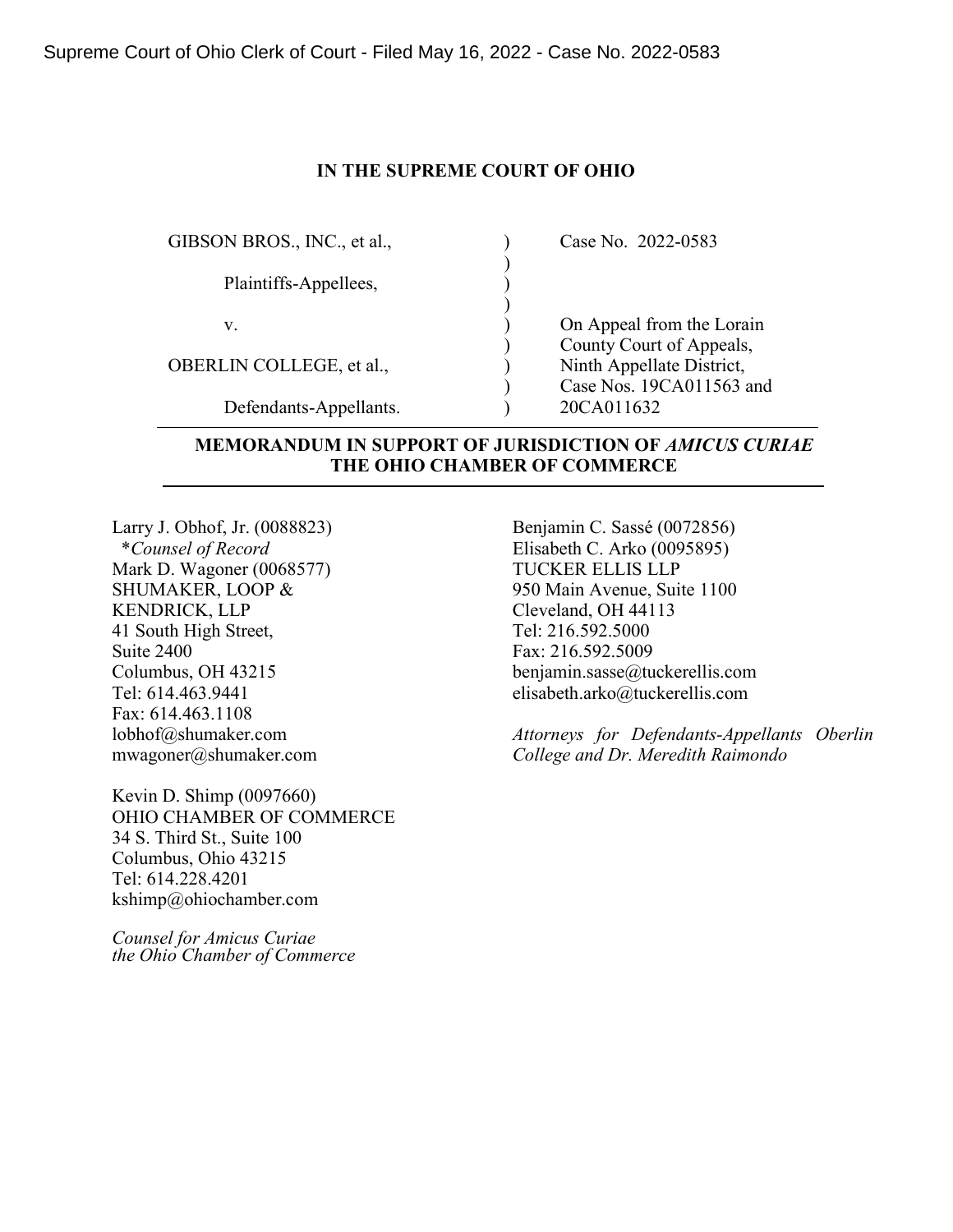Terry A. Moore (0015837) Jacqueline Bollas Caldwell (0029991) Owen J. Rarric (0075367) Matthew W. Onest (0087907) KRUGLIAK, WILKINS, GRIFFITHS & DOUGHERTY CO., L.P.A. 4775 Munson Street, N.W. P.O. Box 36963 Canton, OH 44735-6963 Tel: 330.497.0700 Fax: 330.497.4020 tmoore@kwgd.com / jcaldwell@kwgd.com orarric@kwgd.com / monest@kwgd.com

Attorneys for Plaintiffs-Appellees Gibson Bros., Inc., David R. Gibson, and Allyn W. Gibson

Lee E. Plakas (0008628) Brandon W. McHugh (0096348) PLAKAS | MANNOS 200 Market Avenue North, Suite 300 Canton, OH 44702 Tel: 330.455.6112 Fax: 330.455.2108 lplakas@lawlion.com bmchugh@lawlion.com

James N. Taylor (0026181) JAMES N. TAYLOR CO., L.P.A. 409 East Ave., Suite A Elyria, OH 44035 Tel: 440.323.5700 taylor@jamestaylorlpa.com

Additional Attorneys for Plaintiffs-Appellees Gibson Bros.,Inc., David R. Gibson, and Allyn W. Gibson

Ronald D. Holman, II (0036776) Julie A. Crocker (0081231) TAFT STETTINIUS & HOLLISTER LLP 200 Public Sq., Suite 3500 Cleveland, OH 44114-2302 Tel: 216.241.2838 Fax: 216.241.3707 rholman@taftlaw.com jcrocker@taftlaw.com

Richard D. Panza (0011487) Matthew W. Nakon (0040497) Rachelle Kuznicki Zidar (0066741) WICKENS HERZER PANZA 35765 Chester Rd. Avon, OH 44011-1262 Tel: 440.695.8000 Fax: 440.695.8098 RPanza@WickensLaw.com MNakon@WickensLaw.com RZidar@WickensLaw.com

Seth D. Berlin (PHV #21649-2020) Joseph Slaughter (PHV #21599-2020) BALLARD SPAHR LLP 1909 K St., NW Washington, D.C. 20006 Tel: 202.661.2200 Fax: 202.661.2299 berlins@ballardspahr.com slaughterj@ballardspahr.com

Additional Attorneys for Defendants-Appellants Oberlin College and Dr. Meredith Raimondo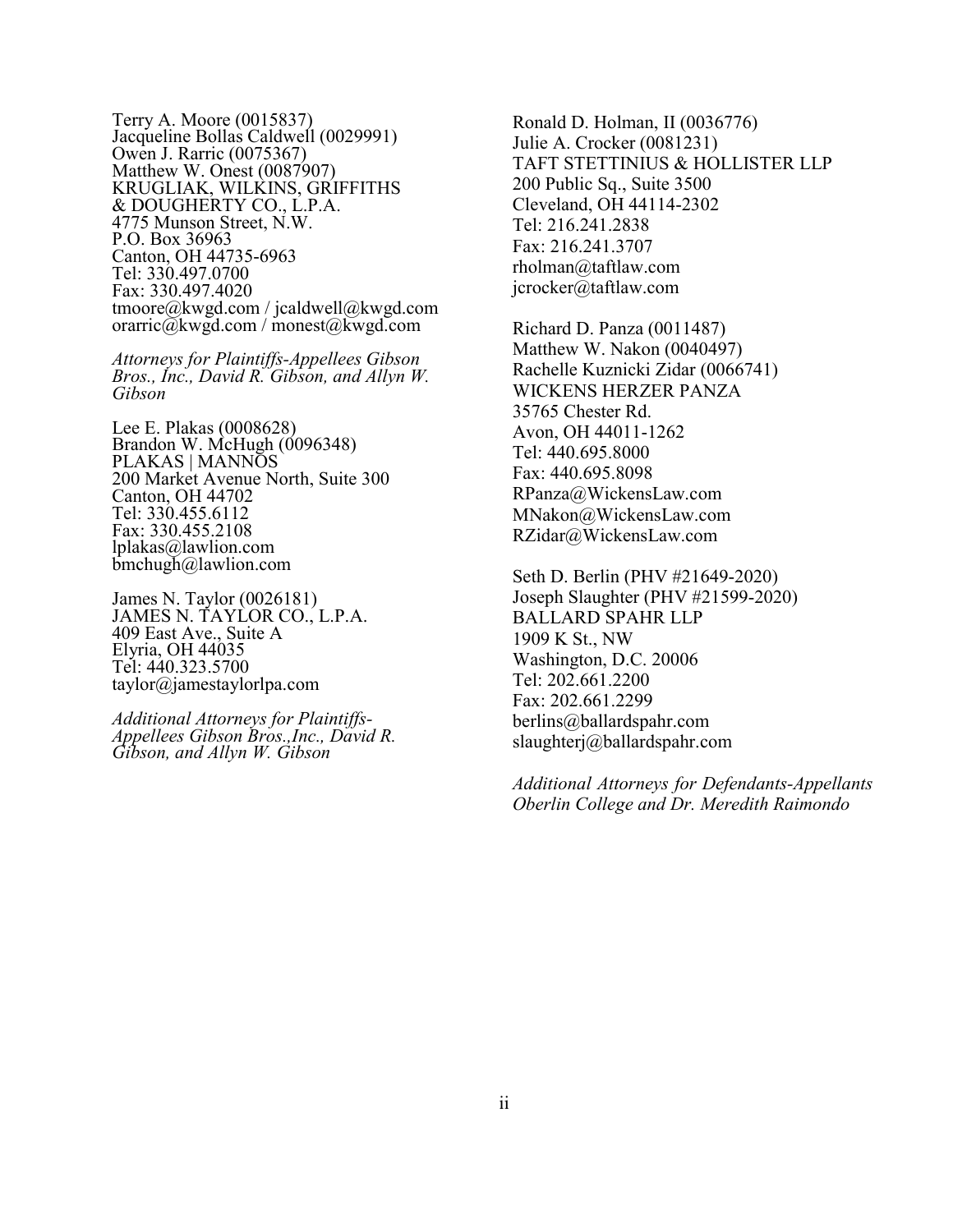# TABLE OF CONTENTS

# Page

|                                                                                                                                                         | $\boldsymbol{\Lambda}$<br>5<br>5 |
|---------------------------------------------------------------------------------------------------------------------------------------------------------|----------------------------------|
|                                                                                                                                                         |                                  |
|                                                                                                                                                         |                                  |
|                                                                                                                                                         |                                  |
| Proposition of Law No. I: Revised Code 2315.21 limits punitive damages to<br>twice the "recoverable" compensatory damages awarded to a plaintiff from a | $\overline{\mathcal{L}}$         |
| A. Revised Code 2315.21 and related tort reforms were enacted to<br>increase fairness and predictability in our justice system and                      | $\overline{\mathcal{L}}$         |
| B. The text of Revised Code 2315.21 is best read as limiting punitive<br>damages to twice the "recoverable" compensatory damages                        | 8                                |
|                                                                                                                                                         | 13                               |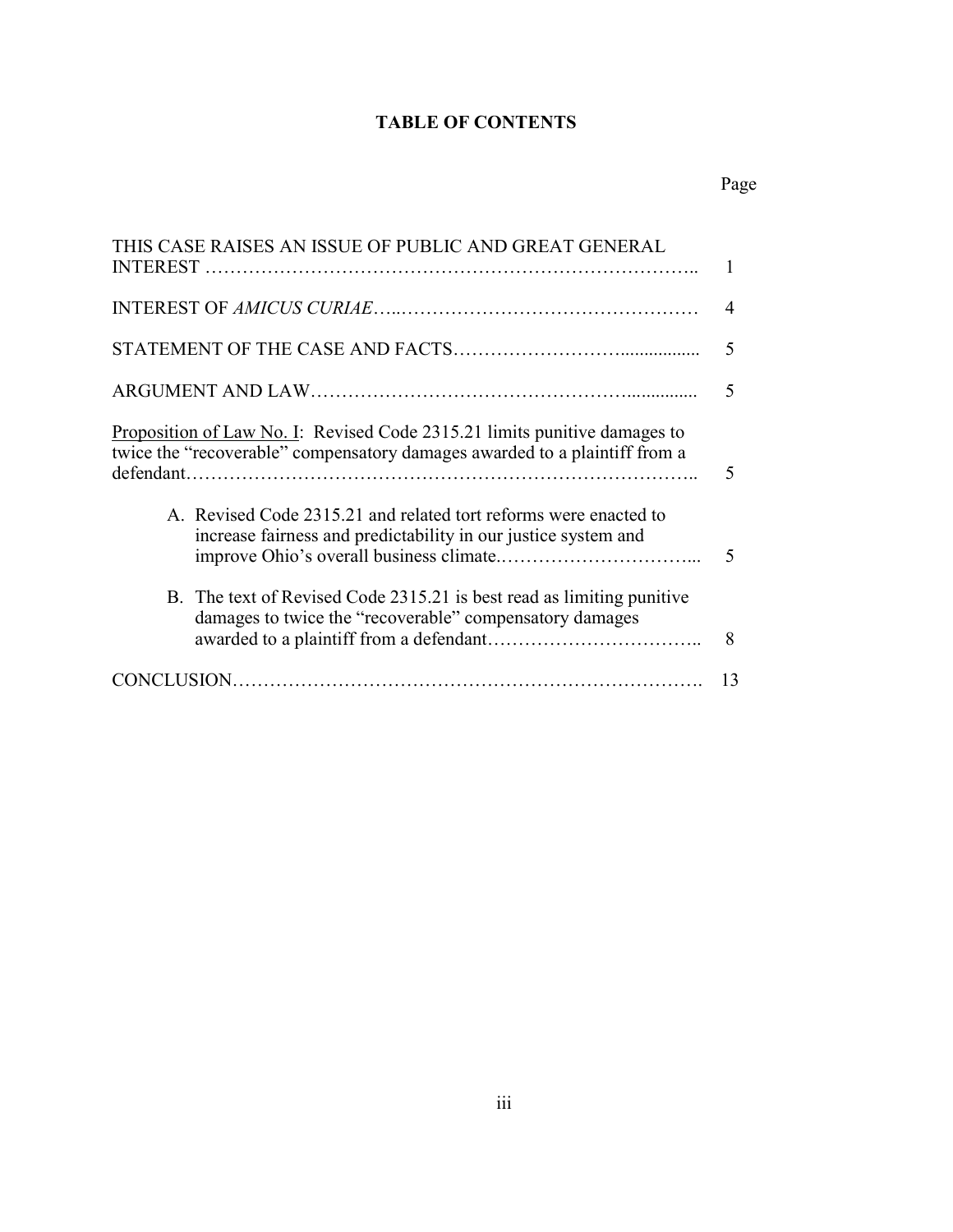#### I. THIS CASE RAISES AN ISSUE OF PUBLIC AND GREAT GENERAL INTEREST.

The Court of Appeals' decision in this case upsets the crucial balance between ensuring that plaintiffs are fully compensated for their injuries and protecting defendants from runaway damages awards. The Ohio legislature weighed these issues carefully and struck the balance codified in R.C. 2315.21, which generally caps punitive damages awards at twice the amount recoverable by a plaintiff from a defendant. Yet in its decision below, the Court of Appeals allowed a punitive damages award that doubled the uncapped amount of a jury award for noneconomic loss—thereby allowing a punitive damages award that is significantly inflated by sums that *are not recoverable* by plaintiffs as compensatory damages. At least two appellate courts have now made this error. The Ohio Chamber of Commerce therefore urges this Court to grant jurisdiction for the specific purpose of clarifying the proper interpretation and application of R.C. 2315.21.<sup>1</sup>

The proper application of R.C. 2315.21 is an issue of public and great general interest. The limitation on punitive damages, along with numerous other civil justice reforms enacted as part of Senate Bill 80 of the 125th General Assembly, has increased fairness and predictability in our justice system and has helped improve Ohio's overall business climate. The statutory limitation on punitive damages serves as a key protection for employers and helps maintain stability in our State's economy. Indeed, prior to the law's enactment, the Ohio General Assembly determined that the State's tort laws were harming Ohio's economy and impeding economic growth and job creation.

 $\overline{a}$ 

<sup>&</sup>lt;sup>1</sup> This Memorandum is limited to supporting jurisdiction for this issue. Amicus curiae does not take a position on other issues involved in this case, or the merits thereof.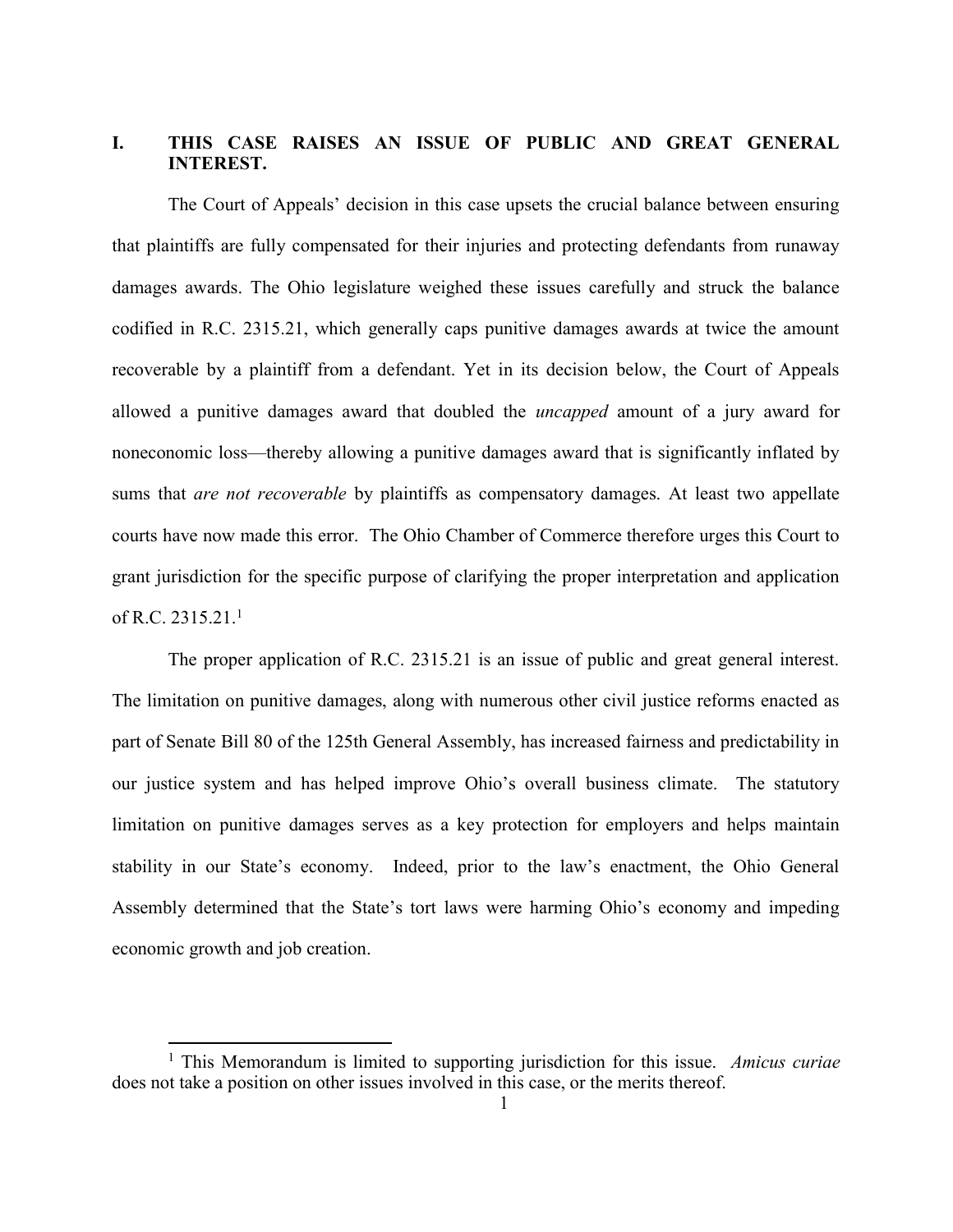The reforms in Senate Bill 80 were carefully considered by the General Assembly. In fact, this Court has previously recognized the work that went into the law, some of which is described in the legislature's statement of findings and intent included as part of the bill itself. See Groch v. Gen. Motors Corp., 2008-Ohio-546, ¶ 161, 117 Ohio St. 3d 192, 220, 883 N.E.2d 377, 405 (noting that in Section 3 of the bill, "the General Assembly made a 'statement of findings and intent' explaining certain provisions of the bill"). As this Court itself has acknowledged, "the General Assembly reviewed several studies and other forms of evidence" to reach its conclusions. Arbino v. Johnson & Johnson, 116 Ohio St.3d 468, 2007-Ohio-6948, ¶ 68. These crucial tort reforms were the result of a multi-year effort to study our State's justice system; to assess its impact on the parties involved, whether plaintiffs or defendants; and to consider the wider impact that civil justice laws have on the economy as a whole.

During its consideration of Senate Bill 80, the General Assembly concluded that Ohio's civil litigation system posed "a challenge to the economy of the state of Ohio, which is dependent on business providing essential jobs and creative innovation." Am.Sub.S.B. 80 (125th G.A.), effective April 7, 2005 ("S.B. 80"), Section 3(A)(1). The General Assembly broadly justified the tort reforms in the bill by emphasizing that the State has an "interest in making certain that Ohio has a fair, predictable system of civil justice" that preserves the rights of those who have been harmed while also curbing litigation "which increases the cost of doing business, threatens Ohio jobs, drives up costs to consumers, and may stifle innovation." S.B. 80, Section 3(A)(3). With respect to noneconomic injuries, the General Assembly found that awards for such injuries are inherently subjective and susceptible to improper inflation. See Arbino, 116 Ohio St.3d 468, 2007-Ohio-6948, at ¶ 68 (citing S.B. 80, Section 3(A)(6)(a), (c), and (d)). The legislature also determined that "[i]nflated damage awards create an improper resolution of civil justice claims." *Id.* (quoting S.B. 80, Section  $3(A)(6)(e)$ ).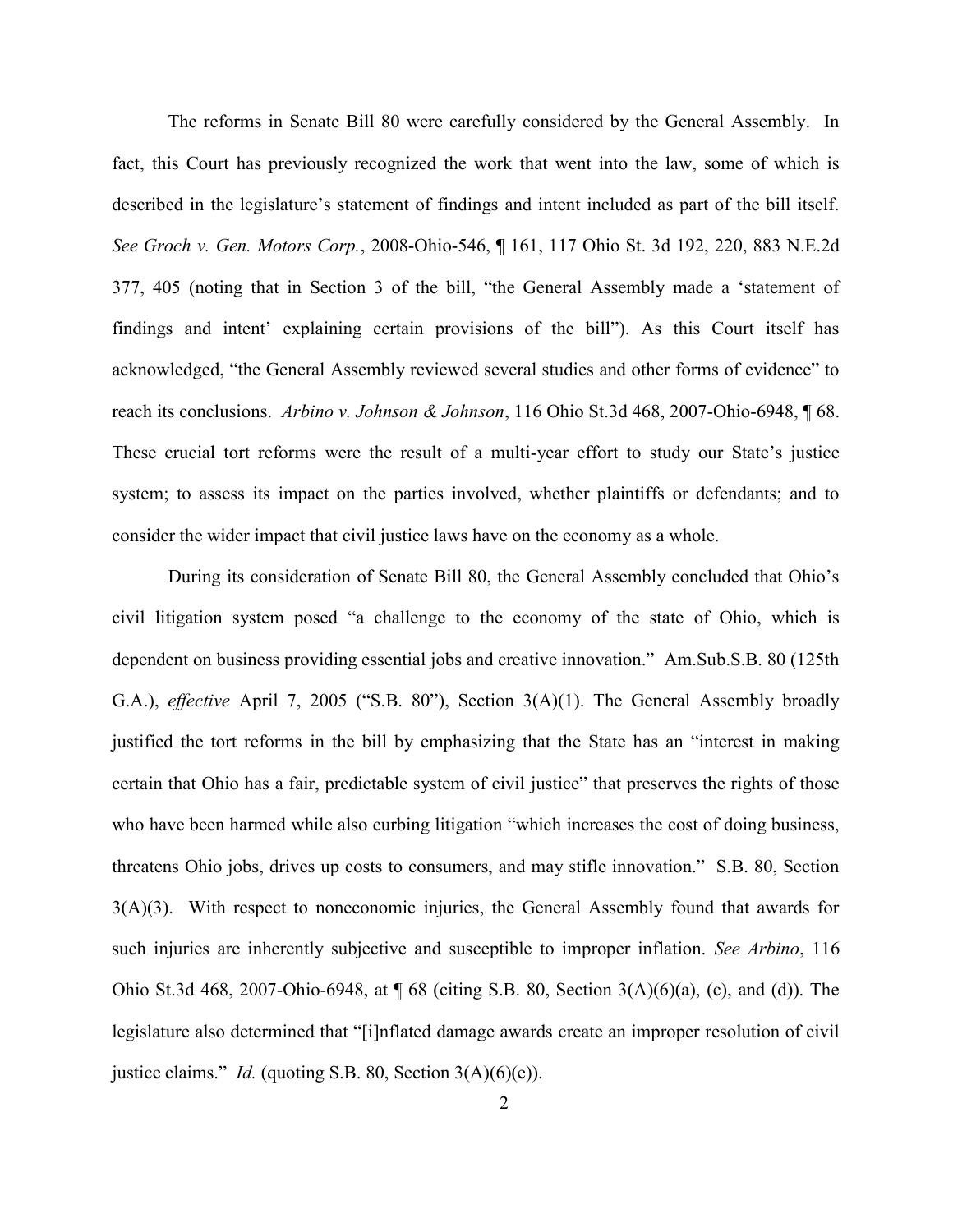The General Assembly specifically emphasized the importance of reforming Ohio's punitive damages laws. The legislature enacted R.C. 2315.21 and other provisions upon determining that those reforms were "urgently needed to restore balance, fairness, and predictability to the civil justice system." S.B. 80, Section  $3(A)(4)(a)$ . Indeed, the General Assembly found that the lack of a statutory ceiling upon recoverable punitive or exemplary damages in tort actions had resulted in punitive damages awards "that have no rational connection to the wrongful actions or omissions of the tortfeasor." S.B. 80, Section  $3(A)(4)(b)(ii)$ . That is why the legislature prohibited courts from entering judgments "for punitive or exemplary damages in excess of the two times the amount of compensatory damages awarded to the plaintiff." S.B. 80, Section  $3(A)(4)(b)$ .

The General Assembly struck an "essential balance" between the rights of plaintiffs and defendants. S.B. 80, Section 3(A)(2). That statutory balance included capping damages for noneconomic loss under R.C. 2315.18(E)(1), as well as limiting judgments for punitive or exemplary damages to "two times the amount of the compensatory damages awarded to the plaintiff from that defendant." R.C. 2315.21(D)(2)(a). These provisions ensure that plaintiffs can get a fair and reasonable recovery for their injuries, while preventing grossly excessive damages awards that are unfair to defendants and harmful to the economy.

The Court of Appeals' decision threatens this carefully-struck balance. To undo these reforms through judicial interpretation would deal a significant blow to the State's economy. It would reduce fairness and predictability in Ohio's justice system. It would run counter to the intent of the General Assembly, as expressed in the statement of findings and intent found within the text of the bill itself. Most importantly, amicus curiae believes it would run counter to the text of the statutory provisions at issue here. The Ohio Chamber of Commerce respectfully submits that a correct reading of R.C. 2315.21(D)(2)(a) and related provisions should limit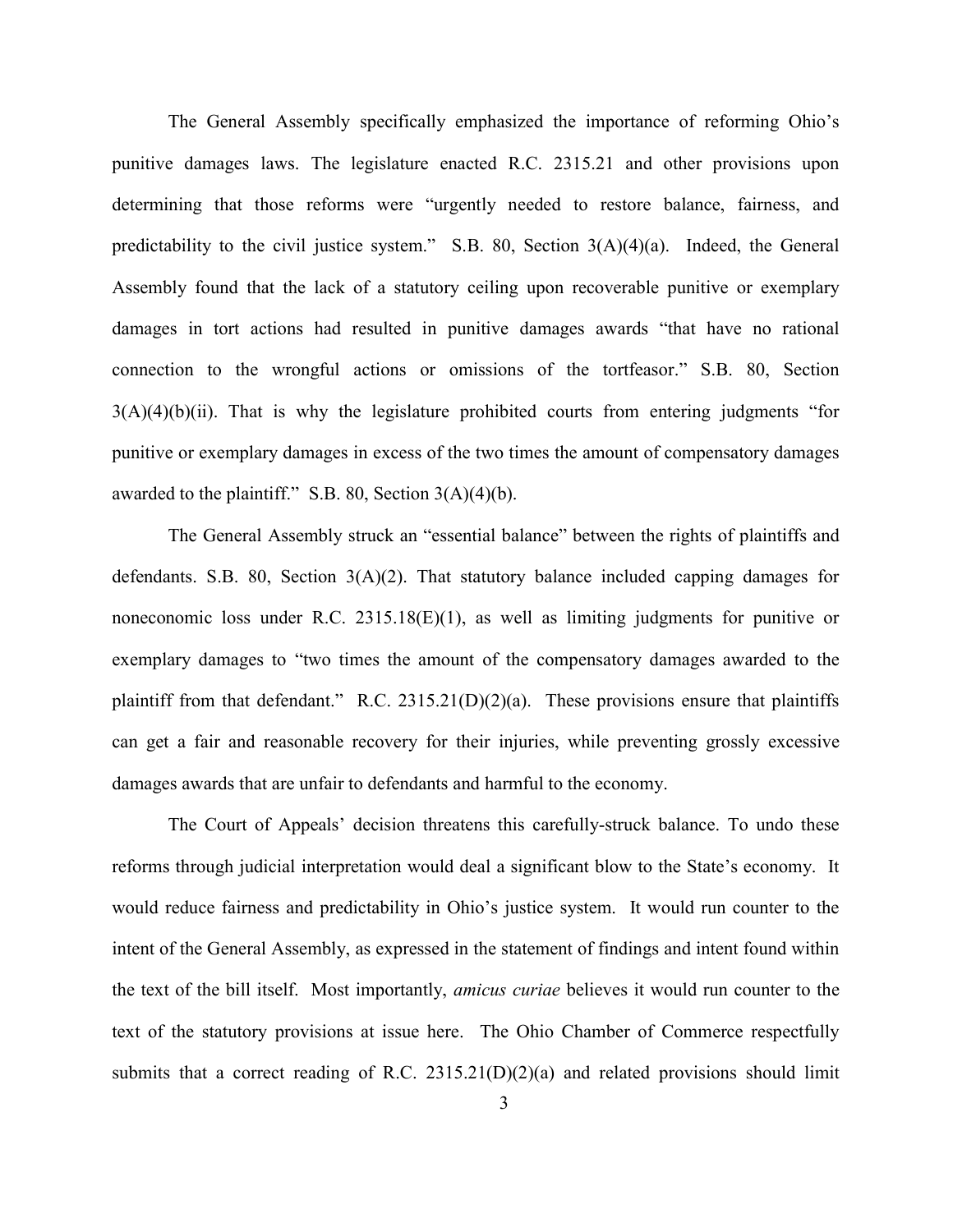punitive damages to two times the "recoverable" amount of compensatory damages, rather than two times an uncapped amount that cannot even be recovered by plaintiffs.

This Court's review is necessary to bring clarity to this issue. The decision below is at least the second time that an appellate court has held that R.C. 2315.21's provisions "refer to the uncapped, total compensatory damages the jury awarded," rather than the amount of capped compensatory damages actually recoverable by plaintiffs. See App. Op. ¶ 113, Appx. 40 (quoting Faieta v. World Harvest Church, 10th Dist. Franklin No. 08AP-527, 2008-Ohio-6959, 2008 WL 5423454, ¶ 90). Senate Bill 80's limitations on damages have a significant statewide impact, both on the civil justice system and the overall economy. A question of such statewide importance should be resolved by this Court, rather than continuing to percolate in trial and appellate courts across the State.

The reforms in Senate Bill 80 are as important today as they were when they were enacted by the legislature. The Ohio Chamber of Commerce therefore urges this Court to grant jurisdiction for the specific purpose of clarifying the proper interpretation and application of R.C. 2315.21.

#### II. INTEREST OF AMICUS CURIAE.

Founded in 1893, the Ohio Chamber of Commerce (the "Ohio Chamber") is Ohio's largest and most diverse statewide business advocacy organization, representing businesses ranging from small sole proprietorships to some of the nation's largest companies. The Ohio Chamber works to promote and protect the interests of its more than 8,000 business members, while building a more favorable business climate in Ohio by advocating for the interests of Ohio's business community on matters of statewide importance. By promoting its pro-growth agenda with policymakers and in courts across Ohio, the Ohio Chamber seeks a stable and predictable legal system which fosters a business climate where enterprise and Ohioans prosper.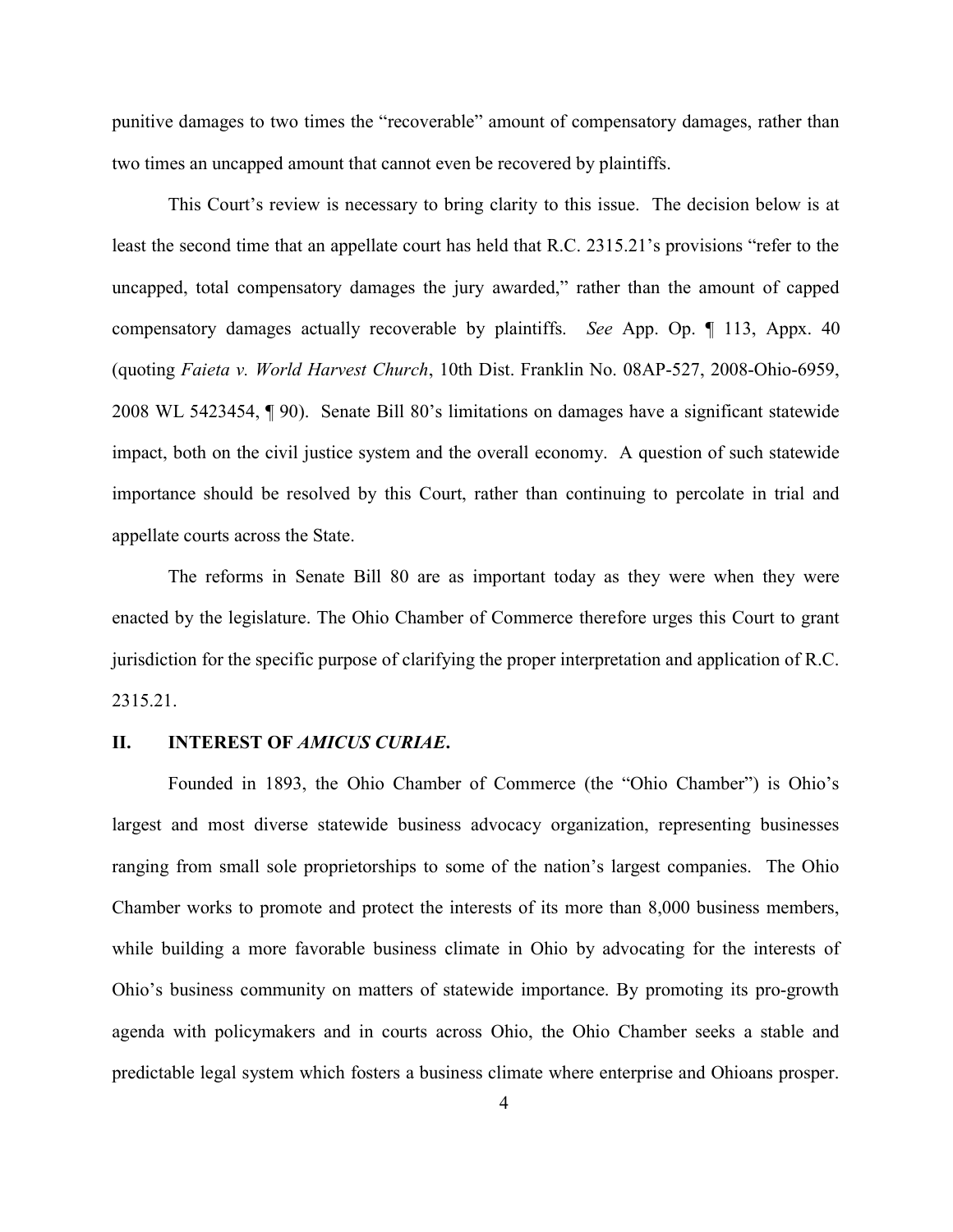The Ohio Chamber regularly files amicus briefs in cases important to its members' interests in courts across the State of Ohio.

#### III. STATEMENT OF THE CASE AND FACTS.

Amicus curiae assumes, for the purposes of this Memorandum in Support of Jurisdiction, that the factual and procedural background set out by the Court of Appeals in its decision is correct. See generally App. Op. ¶¶ 6-18, Appx. 3-7. Amicus curiae therefore relies upon that background as set out by the appellate court.

#### IV. ARGUMENT AND LAW

Proposition of Law No. I: Revised Code 2315.21 limits punitive damages to twice the "recoverable" compensatory damages awarded to a plaintiff from a defendant.

# A. Revised Code 2315.21 and related tort reforms were enacted to increase fairness and predictability in our justice system and improve Ohio's overall business climate.

The tort reforms included in Senate Bill 80 were the result of a deliberate legislative process that included extensive study, review of evidence, and consideration of the positions of competing interests. That process led the General Assembly to conclude that Ohio's civil litigation system was harmful to the State's economy. Specifically, the legislature determined that the system posed "a challenge to the economy of the state of Ohio, which is dependent on business providing essential jobs and creative innovation." S.B. 80, Section 3(A)(1).

The General Assembly did not reach this conclusion lightly. Indeed, as noted above, this Court has previously recognized the work that went into Senate Bill 80's enactment. See Arbino, 116 Ohio St.3d 468, 2007-Ohio-6948, ¶ 68. When considering the bill—including the provisions that are at issue here—the General Assembly reviewed numerous studies and other forms of evidence regarding the impact of Ohio's civil litigation system. Id. These included, among others: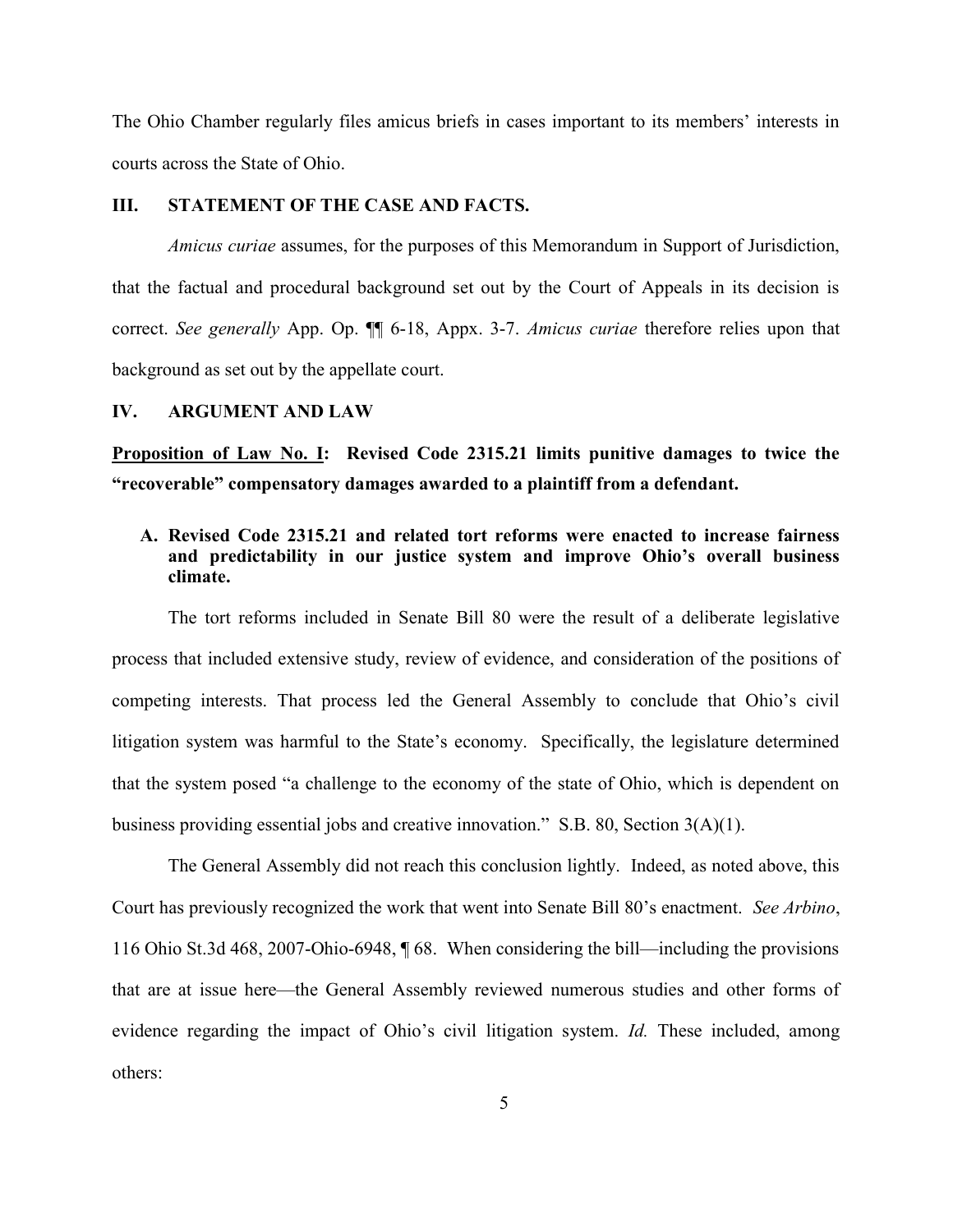- A National Bureau of Economic Research ("NBER") study which estimated that States that had adopted tort reforms had experienced employment growth, productivity growth, and total output growth. The NBER study estimated increases of employment growth between eleven and twelve percent, productivity growth of seven to eight percent, and total output growth between ten and twenty percent for liability-reducing reforms. See S.B. 80, Section 3(A)(3)(a).
- A 2002 study from the White House Council of Economic Advisors, which found that the cost of tort litigation is equal to a two and one-tenth percent wage and salary tax, a one and three-tenth percent tax on personal consumption, and a three and one-tenth percent tax on capital investment income. See S.B. 80, Section  $3(A)(3)(b)$ .
- A 2003 Harris Poll of senior corporate attorneys, conducted by the United States Chamber of Commerce's Institute for Legal Reform, which reported that eight out of ten respondents claimed that the litigation environment in a State could affect important business decisions about their company, such as where to locate or do business. One in four senior attorneys surveyed "cited limits on damages as one specific means for state policy makers to improve the litigation environment in their state and promote economic development." S.B. 80, Section  $3(A)(3)(c)$ .
- A 2003 study published by Tillinghast-Towers Perrin, which found that the cost of the United States tort system grew at a record rate in 2001. See S.B. 80, Section 3(A)(3)(d). "The Tillinghast-Towers Perrin study also found that the cost of the United States tort system grew fourteen and three tenths of a percent in 2001, the highest increase since 1986, greatly exceeding overall economic growth of two and six tenth percent." S.B. 80, Section  $3(A)(3)(e)$  (emphasis added). The study estimated the cost of the tort system to be "equal to a five percent tax on wages." Id.
- Testimony by Ohio Department of Development Director Bruce Johnson, which noted that as a percentage of the gross domestic product, United States tort costs were roughly double the percentage that other industrialized nations pay annually. See S.B. 80, Section  $3(A)(3)(f)$ . The General Assembly found that these tort costs "put Ohio businesses at a disadvantage vis-a-vis foreign competition and are not helpful to development." *Id.*

After reviewing this information, the General Assembly reached the conclusion that reforms were "urgently needed to restore balance, fairness, and predictability to the civil justice system." S.B. 80, Section 3(A)(4)(a). The legislature issued findings, included within the bill, which specifically pointed to the need for a cap on punitive damages. "The absence of a statutory ceiling upon recoverable punitive or exemplary damages in tort actions has resulted in occasional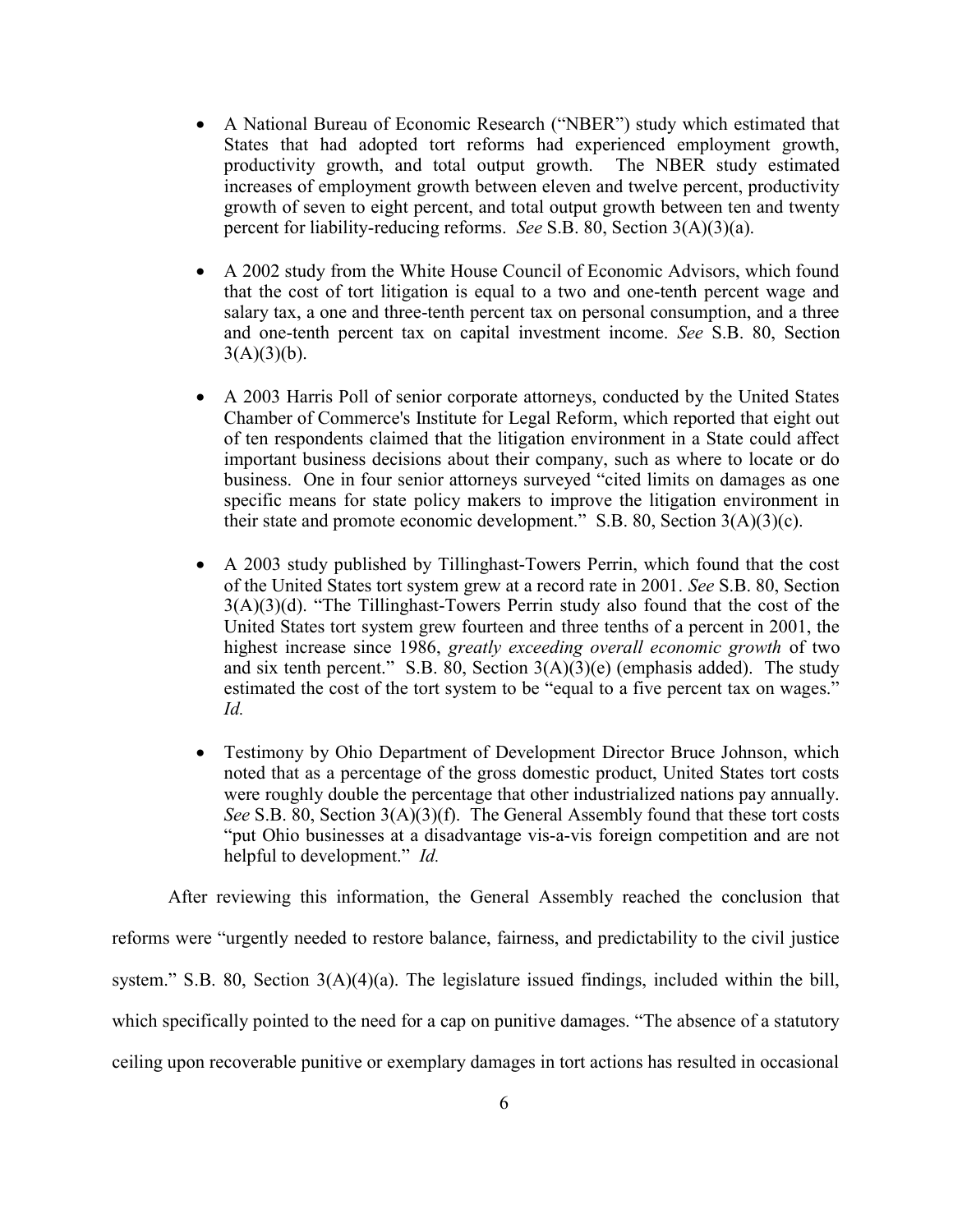multiple awards of punitive or exemplary damages that have no rational connection to the wrongful actions or omissions of the tortfeasor." S.B. 80, Section  $3(A)(4)(b)(ii)$ .

Likewise, the General Assembly issued findings regarding the importance of curbing damages awards for noneconomic loss. With respect to noneconomic injuries, the General Assembly noted that awards for such injuries are inherently subjective and susceptible to being improperly inflated. See Arbino, 116 Ohio St.3d 468, 2007-Ohio-6948, at ¶ 68 (citing S.B. 80, Section  $3(A)(6)(a)$ , (c), and (d)).

The net effect of these problems was troubling. Indeed, the General Assembly concluded that these problems undermined the fairness of our justice system and created significant negative externalities. Specifically, the General Assembly found that inflated damages awards lead to the "improper resolution of civil justice claims." S.B. 80, Section 3(A)(6)(e)). It further concluded that the "cost of litigation and resulting rise in insurance premiums is passed on to the general public through higher prices for products and services." Id.

The caps on noneconomic damages in R.C. 2315.18 and limitations on punitive damages in R.C. 2315.21 were each enacted in response to these findings. They were deliberate policy choices by the legislature and were aimed at restoring fairness to Ohio's tort system and stability to Ohio's economy. And indeed, that is precisely what these provisions have done, for nearly two decades since they were enacted.

Importantly, amicus curiae's reading of these statutes does not leave plaintiffs without a remedy. It simply requires the proper limitations on the size of a damages award, consistent with the statutory language. This is the "essential balance" that the General Assembly struck in Senate Bill 80. See S.B. 80, Section 3(A)(2). This Court should grant jurisdiction in order to clarify this issue and maintain that balance.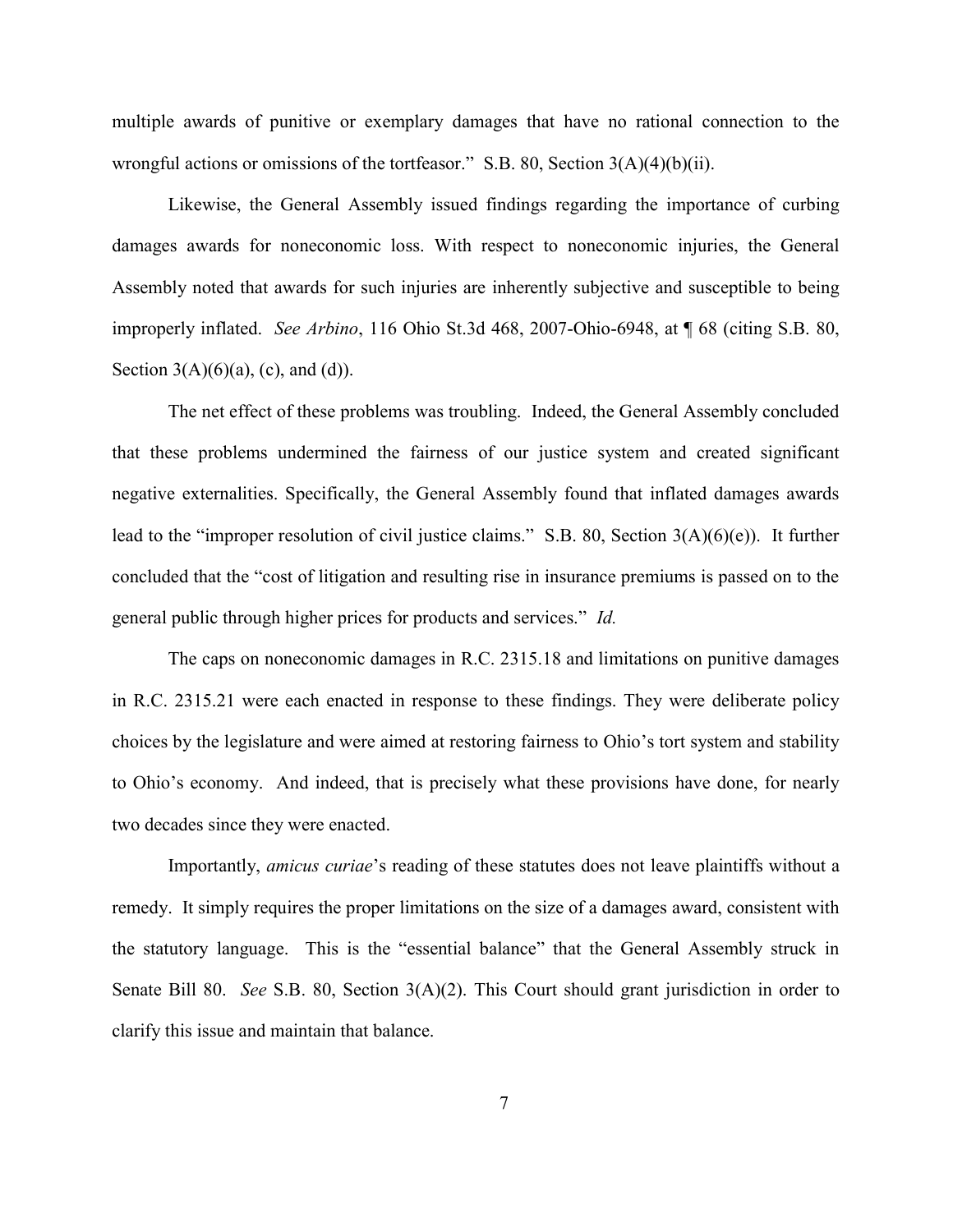#### B. The text of Revised Code 2315.21 is best read as limiting punitive damages to twice the "recoverable" compensatory damages awarded to a plaintiff from a defendant.

The Ohio Chamber of Commerce respectfully submits that a correct application of R.C.  $2315.21(D)(2)(a)$  and related provisions limits punitive damages to two times the "recoverable" amount of compensatory damages. This includes the capped amount of noneconomic loss awards—which are actually recoverable by a plaintiff—rather than the uncapped amount that was relied upon below.

The Court of Appeals looked at the relevant statutes and applied what it considered a plain language analysis. See App. Op. ¶¶ 110-113, Appx. 39-40. As the court noted, the text of R.C. 2315.21(D)(2)(a) provides that a court "shall not enter judgment for punitive or exemplary damages in excess of two times the amount of compensatory damages awarded to the plaintiff from that defendant, as determined pursuant to [subsection] (B)(2) or (3) of this section." App. Op.  $\P$  111, Appx. 39 (quoting R.C. 2315.21(D)(2)(a)). From there the court looked to R.C.  $2315.21(B)(2)$ , which reads, in relevant part, "the court shall instruct the jury to return, and the jury shall return, a general verdict and, if the verdict is in favor of the plaintiff, answers to an interrogatory that specifies the total compensatory damages *recoverable by the plaintiff* from each defendant." Id. (quoting R.C. 2315.21(B)(2)) (emphasis added).

Yet another section, R.C. 2315.18(B)(2), caps compensatory damages for noneconomic loss. And R.C. 2315.18(E)(1) provides that "in no event shall a judgment for compensatory damages for noneconomic loss exceed the maximum recoverable amount" as provided in R.C. 2315.18(B)(2).

The appellate court reviewed these statutes and concluded that R.C.  $2315.21(D)(2)(a)$  sets the cap on punitive damages in a jury case as two times the amount of compensatory damages determined by the jury. See App. Op. ¶ 113, Appx. 39-40. That is, the court found that the full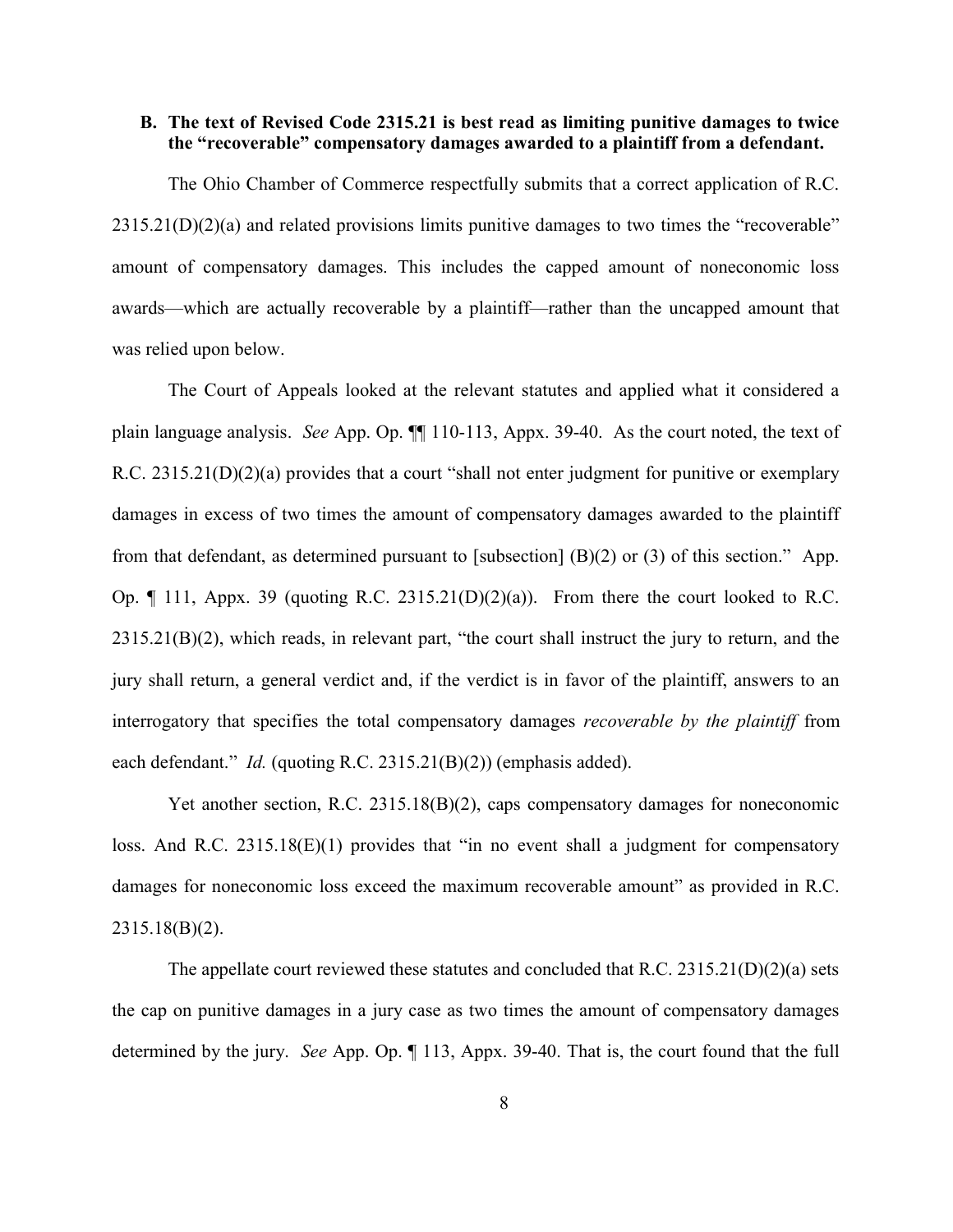amount of the jury verdict on noneconomic loss—not the capped amount of recoverable damages—could be doubled when calculating the punitive damages amount. See id. The court emphasized that R.C. 2315.21(D)(2)(a) "does not contain any language capping the award based on the maximum recoverable amount as determined by R.C. 2315.18." App. Op. ¶ 113, Appx. 40. Thus, the court concluded that the trial court did not err when it capped the punitive damages award at twice the jury's uncapped compensatory damages award. Id.

The appellate court was correct in noting that R.C.  $2315.21(D)(2)(a)$  does not contain a specific reference to R.C. 2315.18. That does not mean, however, that the cap on compensatory damages for noneconomic loss does not apply. None of these tort reform provisions exist in a vacuum. Rather, they must be read together.

This Court has made clear that in interpreting a statute, "we do not look at each word in isolation but rather consider the text as a whole." Vossman v. AirNet Sys., Inc., 2020-Ohio-872, ¶ 14, 159 Ohio St. 3d 529, 532, 152 N.E.3d 232, 235; see Great Lakes Bar Control, Inc. v. Testa, 2018-Ohio-5207, ¶ 11, 156 Ohio St. 3d 199, 200–01, 124 N.E.3d 803, 805 (a reading of a statute "falls flat" where it "disregard[s] the importance of considering the text as a whole"); see also United States v. Morton, 467 U.S. 822, 828, 104 S. Ct. 2769, 2773, 81 L. Ed. 2d 680 (1984) ("We do not, however, construe statutory phrases in isolation; we read statutes as a whole."). This includes both the language and the overall design of the statute. See K Mart Corp.  $\nu$ . Cartier, Inc., 486 U.S. 281, 291, 108 S. Ct. 1811, 1818, 100 L. Ed. 2d 313 (1988) ("In ascertaining the plain meaning of the statute, the court must look to the particular statutory language at issue, as well as the language and design of the statute as a whole.").

Respectfully, in contrast to the Court of Appeals' holding, R.C. 2315.21(D)(2)(a) need not contain a specific reference to R.C. 2315.18. The provisions discussed above impact each other and work in tandem. They should be read that way when interpreting their meanings. Of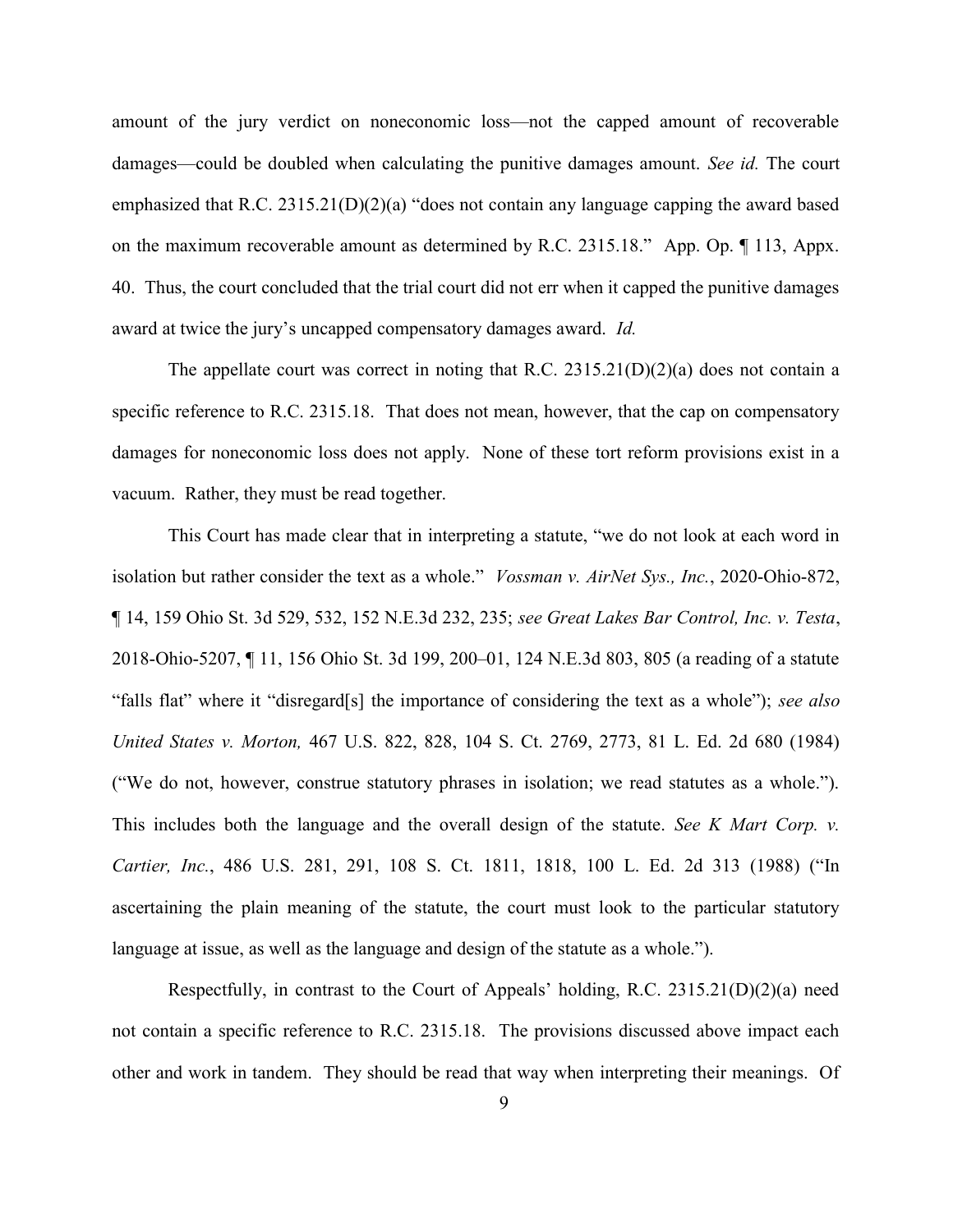course, R.C.  $2315.18(B)(2)$  does limit "the amount of compensatory damages that represents damages for noneconomic loss that is recoverable in a tort action." Likewise, Revised Code 2315.18(E)(1) indicates that no judgments "for compensatory damages for noneconomic loss [shall] exceed the maximum recoverable" amount provided for in division (B)(2). And by its plain terms, R.C. 2315.18(F)(1) deprives common pleas courts of jurisdiction to enter judgment on an award of compensatory damages for noneconomic loss in excess of the limits set forth in R.C. 2315.18(B)(2).

These provisions work together to cap the amount that is recoverable by a plaintiff for noneconomic loss under R.C. 2315.21(B)(2). And it is *that* section that R.C. 2315.21(D)(2)(a) acts upon directly: "the court shall not enter judgment for punitive or exemplary damages in excess of two times the amount of the compensatory damages awarded to the plaintiff from the defendant, as determined pursuant to division  $(B)(2)$  ...." When the provisions are read as a whole, it is of little consequence that R.C.  $2315.21(D)(2)(a)$  does not reference R.C.  $2315.18$ . The latter caps the noneconomic damages recoverable under R.C. 2315.21(B)(2). The former limits punitive damages to twice the amount awarded under R.C. 2315.21(B)(2). They function together.

Importantly, by its plain text R.C. 2315.21(B)(2) requires that if a verdict favors the plaintiff, the jury must return "answers to an interrogatory that specifies the total compensatory damages *recoverable by the plaintiff* from each defendant." (emphasis added). This suggests that the process contains a built-in assumption that awards are limited to the amount "recoverable" under R.C. 2315.18. That is the most natural reading of the provision, or at the very least it is a plausible reading that deserves this Court's attention and review.

Statutory construction begins with the presumption that every word in the statute has independent meaning, and that no word was used unnecessarily or was needlessly added. Thus,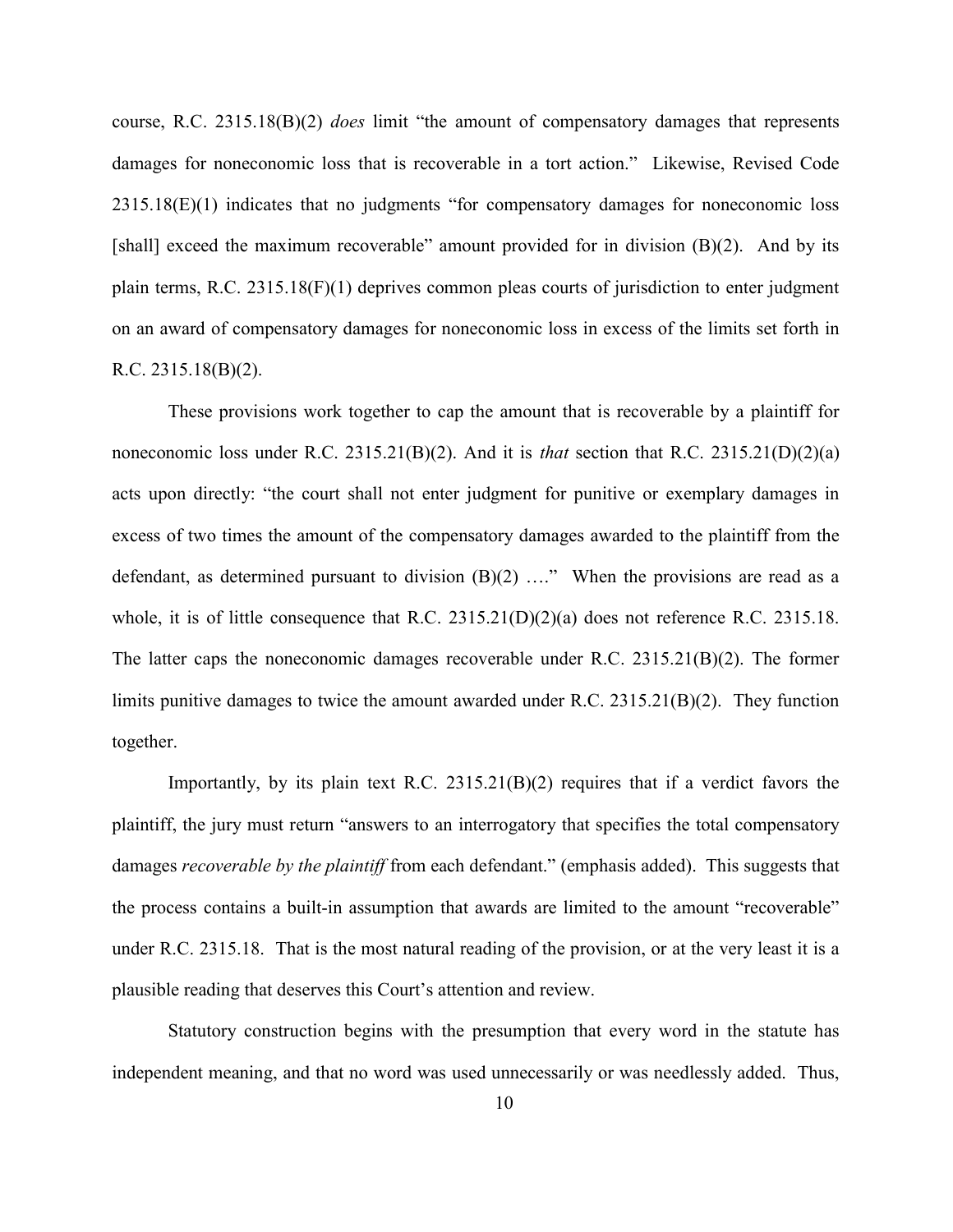it is well-settled that courts must "give effect to the words used" in the statute and must not "delete words used" or "insert words not used." Judy v. Ohio Bur. of Motor Vehicles, 2003-Ohio-5277, ¶ 19, 100 Ohio St. 3d 122, 127, 797 N.E.2d 45, 49, opinion modified on denial of reh'g, 2003-Ohio-6611, ¶ 19, 100 Ohio St. 3d 1536, 800 N.E.2d 369; see also Cleveland Elec. Illuminating Co. v. City of Cleveland, 37 Ohio St. 3d 50, 524 N.E.2d 441, 442 (1988), paragraph three of the syllabus ("In matters of construction, it is the duty of this court to give effect to the words used, not to delete words used or to insert words not used."). In short, when construing a statute, "none of the language employed therein should be disregarded." Layman v. Woo, 1997-Ohio-195, 78 Ohio St. 3d 485, 487, 678 N.E.2d 1217, 1218 (quotation omitted).

Consistent with that well-settled principle, courts should give meaning to the use of the phrase "recoverable by the plaintiff" in R.C.  $2315.21(B)(2)$ . And where a term is undefined in the statute, courts should use the term's common and ordinary meaning. See, e.g., State v. Nelson, 2020-Ohio-3690, ¶ 18, 162 Ohio St. 3d 338, 342, 165 N.E.3d 1110, 1115 ("In the absence of a definition of a word or phrase used in a statute, words are to be given their common, ordinary, and accepted meaning.") (quoting State v. Black, 142 Ohio St.3d 332, 2015-Ohio-513, 30 N.E.3d 918, ¶ 39); Layman, 1997-Ohio-195, 78 Ohio St. 3d at 487, 678 N.E.2d at 1218 ("It is a basic principle of statutory construction that unless a different intention appears in a statute, words in a statute shall be construed in their ordinary and natural meaning to effectuate the intent of the legislature.").

Amicus curiae respectfully submits that the common and ordinary meaning of the term "recoverable" is known and is self-evident, particularly in light of its use in related sections of the Revised Code. In any event, however, this Court has instructed that when "determining the 'common and ordinary meaning' of words, courts may look to dictionaries." Athens v. McClain, 2020-Ohio-5146, ¶ 30, 163 Ohio St. 3d 61, 68, 168 N.E.3d 411, 419; see also State v. Nelson,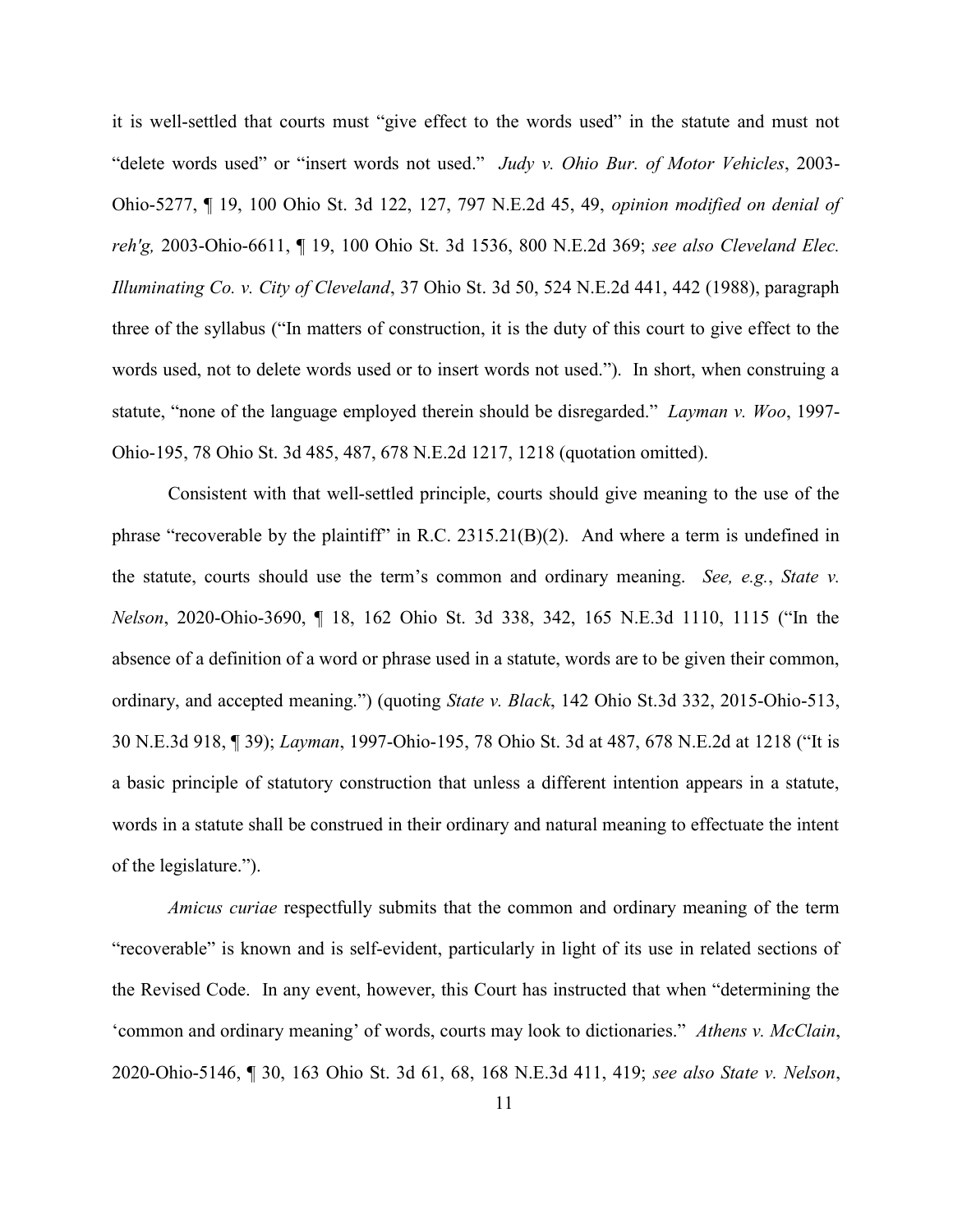2020-Ohio-3690, ¶ 18, 162 Ohio St. 3d 338, 342, 165 N.E.3d 1110, 1115 (looking to legal dictionaries to define a term). In this instance, dictionaries define "recoverable" as capable of being recovered, able to be recovered, or capable of being regained or restored. See, e.g., https://www.merriam-webster.com/legal/recoverable (visited May 15, 2022) (defining recoverable as "capable of being recovered"); https://www.dictionary.com/browse/recoverable (visited May 15, 2022) ("able to recover or be recovered"); https://www.oxfordreference.com/view/10.1093/oi/authority.20110803100408460 (visited May 15, 2022) ("Capable of being recovered, regained, or restored."). Amicus curiae respectfully submits that the portion of a compensatory award for noneconomic loss above the capped amount, which a plaintiff cannot obtain and which courts are prohibited from including in the judgment, is not "recoverable" within the ordinary meaning of that term.

In summary, R.C. 2315.18(B)(2),  $(E)(1)$ , and  $(F)(1)$  work together to cap the amount recoverable by a plaintiff for noneconomic damages under R.C. 2315.21(B)(2). By its own terms, R.C. 2315.21(B)(2) requires answers to an interrogatory "that specifies the total compensatory damages *recoverable by the plaintiff* from each defendant." (emphasis added) And R.C. 2315.21(D)(2)(a) prohibits a court from entering judgment for punitive damages "in excess of two times the amount of the compensatory damages awarded to the plaintiff from that defendant, as determined pursuant to [R.C. 2315.21(B)(2)]." The most natural reading of these provisions, when considered together, is that a punitive damages award may include double the capped amount of a jury award for noneconomic loss, but not a larger uncapped and unrecoverable amount.

For these reasons, *amicus curiae* the Ohio Chamber of Commerce asks this Court to grant jurisdiction and clarify the proper interpretation of these important statutes.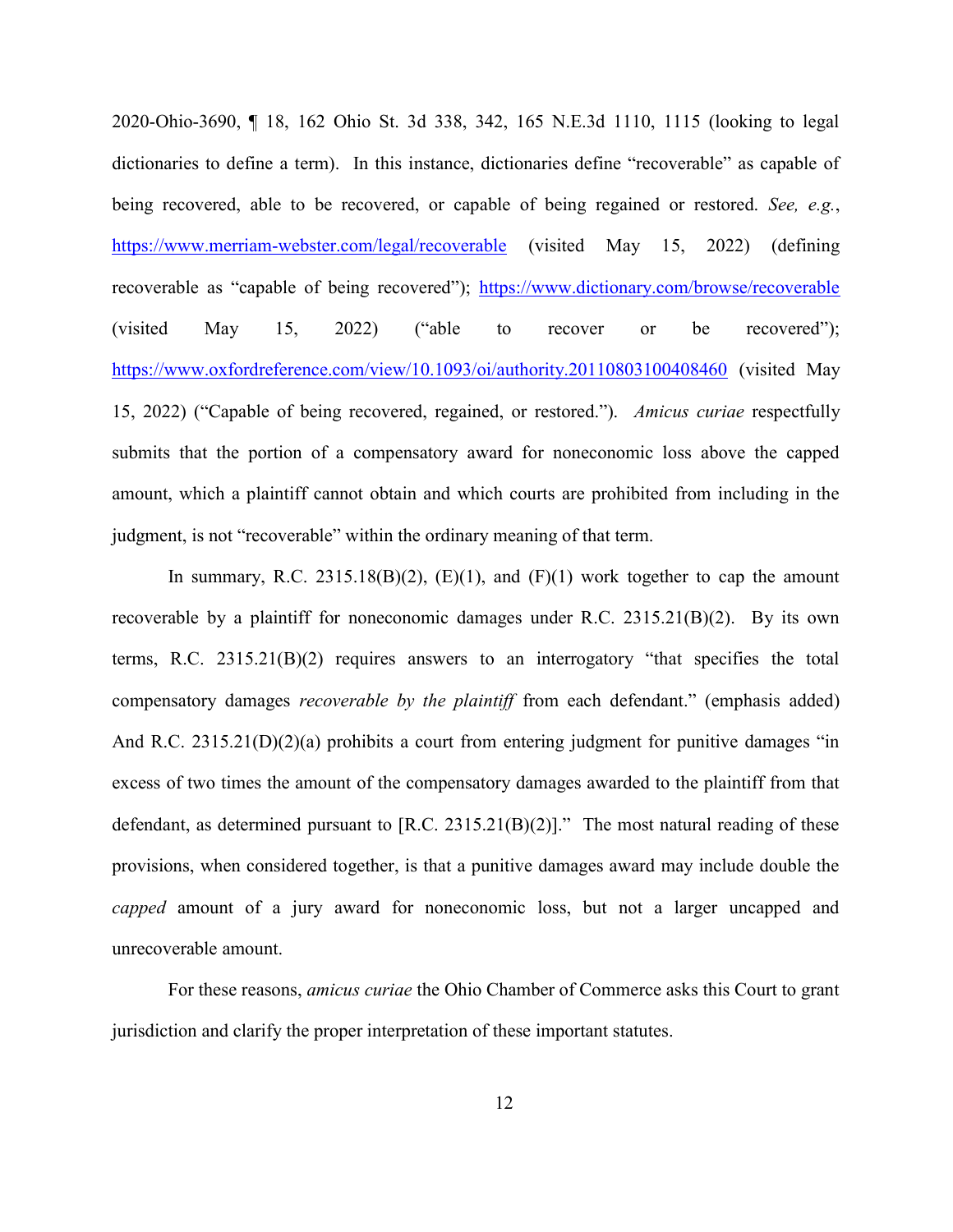## V. CONCLUSION

 For the foregoing reasons, amicus curiae the Ohio Chamber of Commerce urges this Court to grant jurisdiction. The case raises an issue of public and great general interest regarding the correct interpretation and application of R.C. 2315.21. This Court should reverse the Court of Appeals on that issue and hold that punitive damages are limited to twice the recoverable compensatory damages awarded to a plaintiff from a defendant.

Respectfully submitted,

 /s/ Larry J. Obhof, Jr. Larry J. Obhof, Jr. (0088823) \*Counsel of Record Mark D. Wagoner (0068577) SHUMAKER, LOOP & KENDRICK, LLP 41 South High Street, Suite 2400 Columbus, OH 43215 Tel: 614.463.9441 Fax: 614.463.1108 lobhof@shumaker.com mwagoner@shumaker.com

Kevin D. Shimp (0097660) OHIO CHAMBER OF COMMERCE 34 S. Third St., Suite 100 Columbus, Ohio 43215 Tel: 614.228.4201 kshimp@ohiochamber.com

Counsel for Amicus Curiae the Ohio Chamber of Commerce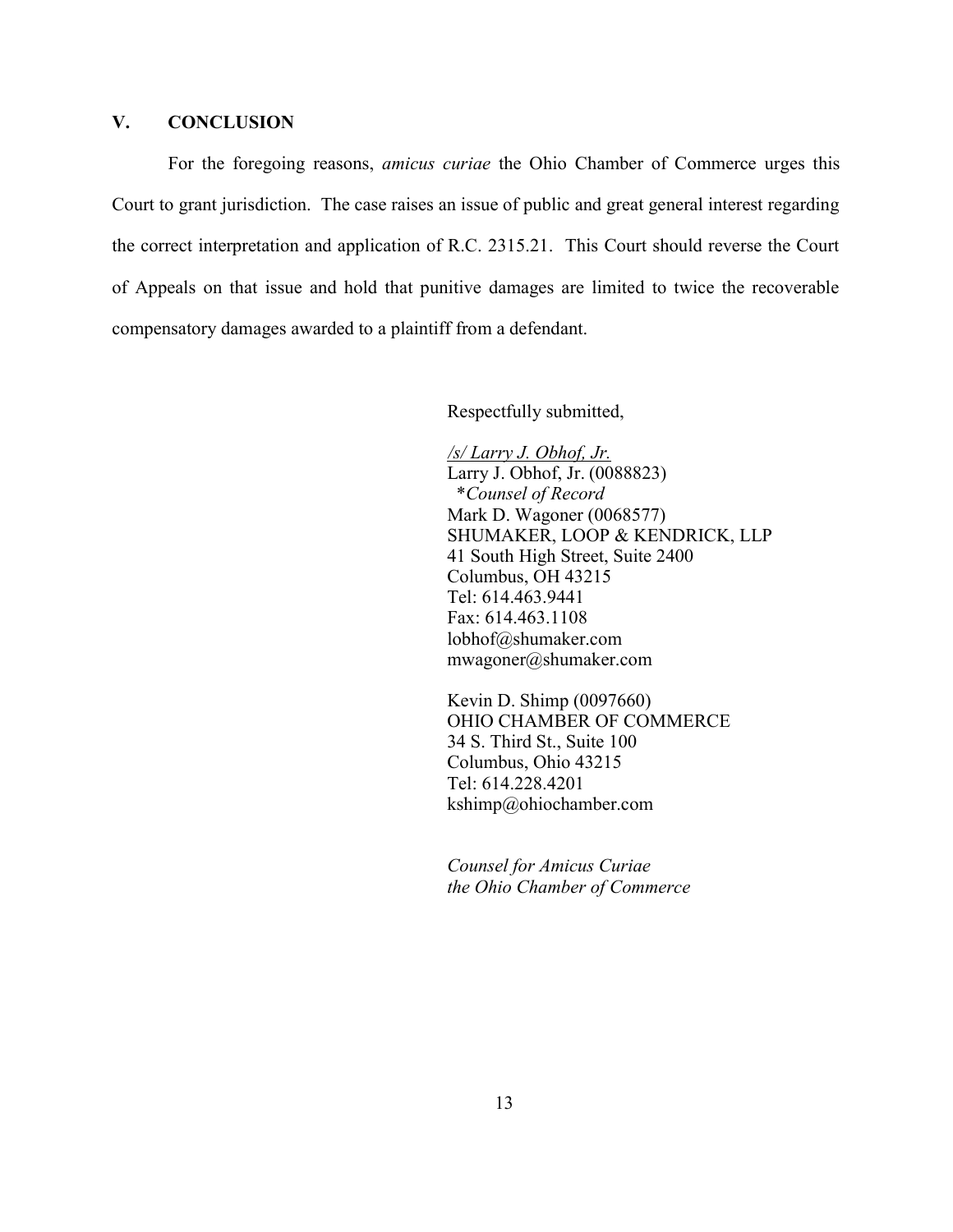#### CERTIFICATE OF SERVICE

The undersigned hereby certifies that on this 16th day of May 2022, a copy of the

foregoing Memorandum in Support of Jurisdiction of Amicus Curiae the Ohio Chamber of

Commerce was served on all counsel of record via the Court's electronic filing system, as well as

by email upon the following counsel:

Terry A. Moore (0015837) Jacqueline Bollas Caldwell (0029991) Owen J. Rarric (0075367) Matthew W. Onest (0087907) KRUGLIAK, WILKINS, GRIFFITHS & DOUGHERTY CO., L.P.A. 4775 Munson Street, N.W. P.O. Box 36963 Canton, OH 44735-6963 Tel: 330.497.0700 Fax: 330.497.4020 tmoore@kwgd.com / jcaldwell@kwgd.com orarric@kwgd.com / monest@kwgd.com

Attorneys for Plaintiffs-Appellees Gibson Bros., Inc., David R. Gibson, and Allyn W. Gibson

Lee E. Plakas (0008628) Brandon W. McHugh  $(0096348)$ PLAKAS | MANNOS 200 Market Avenue North, Suite 300 Canton, OH 44702 Tel: 330.455.6112 Fax: 330.455.2108 lplakas@lawlion.com bmchugh@lawlion.com

James N. Taylor (0026181) JAMES N. TAYLOR CO., L.P.A. 409 East Ave., Suite A Elyria, OH 44035 Tel: 440.323.5700 taylor@jamestaylorlpa.com

Additional Attorneys for Plaintiffs-Appellees Gibson Bros., Inc., David R. Gibson, and Allyn W. Gibson

Benjamin C. Sassé (0072856) Elisabeth C. Arko (0095895) TUCKER ELLIS LLP 950 Main Avenue, Suite 1100 Cleveland, OH 44113 Tel: 216.592.5000 Fax: 216.592.5009 benjamin.sasse@tuckerellis.com elisabeth.arko@tuckerellis.com

Attorneys for Defendants-Appellants Oberlin College and Dr. Meredith Raimondo

Ronald D. Holman, II (0036776) Julie A. Crocker (0081231) TAFT STETTINIUS & HOLLISTER LLP 200 Public Sq., Suite 3500 Cleveland, OH 44114-2302 Tel: 216.241.2838 Fax: 216.241.3707 rholman@taftlaw.com jcrocker@taftlaw.com

Richard D. Panza (0011487) Matthew W. Nakon (0040497) Rachelle Kuznicki Zidar (0066741) WICKENS HERZER PANZA 35765 Chester Rd. Avon, OH 44011-1262 Tel: 440.695.8000 Fax: 440.695.8098 RPanza@WickensLaw.com MNakon@WickensLaw.com RZidar@WickensLaw.com